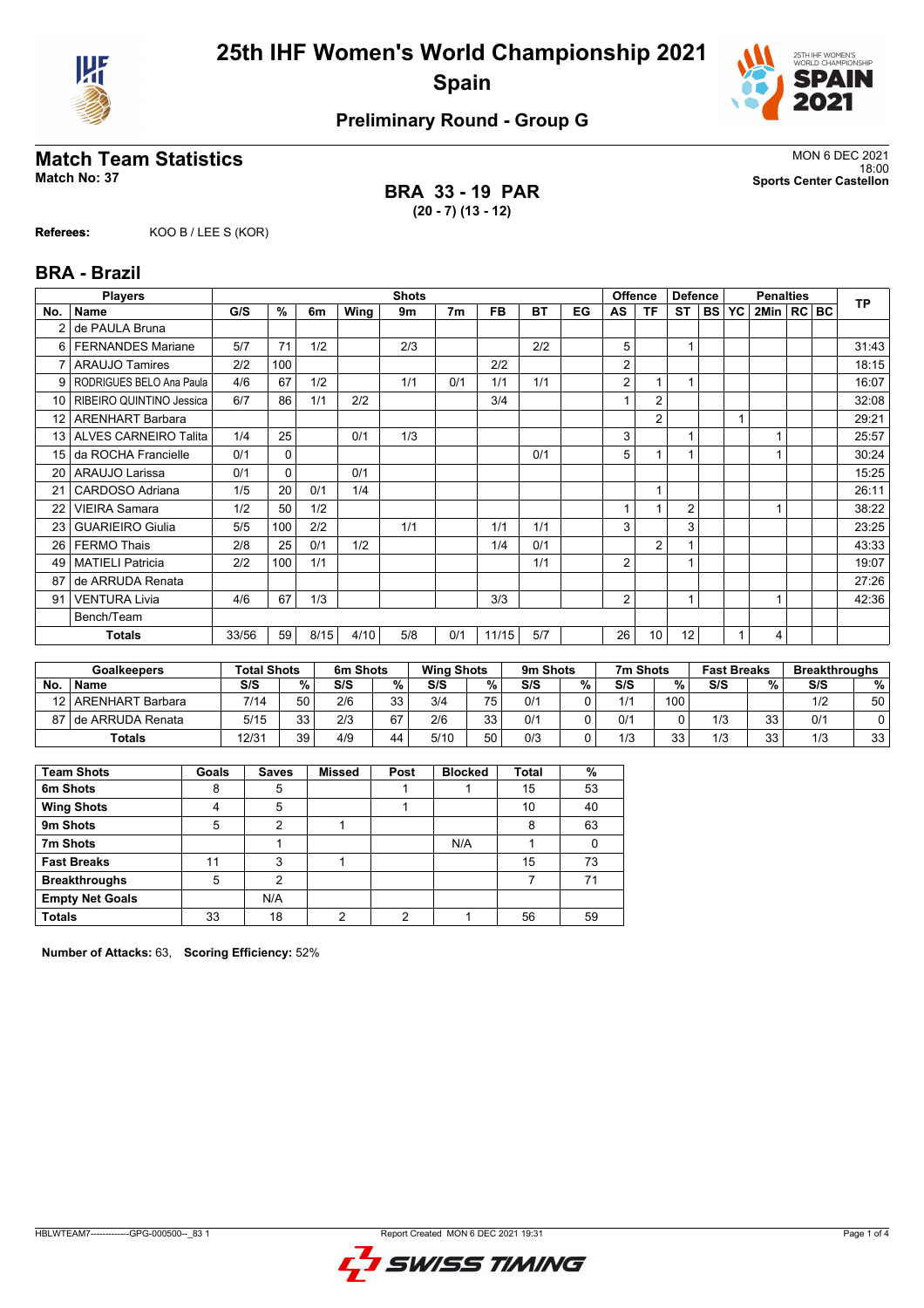

# **25th IHF Women's World Championship 2021 Spain**



### **Preliminary Round - Group G**

## **Match Team Statistics** MON 6 DEC 2021<br>18:00

18:00 **Match No: 37 Sports Center Castellon BRA 33 - 19 PAR (20 - 7) (13 - 12)**

**Referees:** KOO B / LEE S (KOR)

#### **BRA - Brazil**

#### **Shots Distribution Players** Goals / Shots 2 de PAULA B 6 FERNANDES M 7 ARAUJO T 13 ALVES CARNEIRO T 9 RODRIGUES BELO A 10 RIBEIRO QUINTINO J  $\frac{2}{1/1}$   $\sqrt{2/2}$  $7.77$ п  $0/1$  $1/1$  0/1 0/1  $1/1$ 89  $\frac{1}{1}$  0/1 机电 t i  $\blacksquare$  0/1 | 1/1  $\frac{1}{4}$  4/4 u r 3/3  $\blacksquare$  2/2  $\blacksquare$  2/2 n e 1-Blocked 1-Missed 1-Post 15 da ROCHA F 20 ARAUJO L 21 CARDOSO A 22 VIEIRA S  $26.6$  Fermi  $49.14 \pm 0.02$ 23 GUARIEIRO G

| 15 da ROCHA F | 20 ARAUJO L | 21 CARDOSO A                       | <b>22 VIEIRA S</b> | 23 GUARIEIRO G | 26 FERMO          |                      | 49 MATIFI I P |     |
|---------------|-------------|------------------------------------|--------------------|----------------|-------------------|----------------------|---------------|-----|
|               | 0/1         | $\overline{0}/\overline{1}$<br>1/2 | 1/1                |                |                   | 111<br>1/1<br>17 I   |               |     |
| 0/1           | - 8 - 8     | + ■ 0/1                            |                    | $4 = 1/1$      | 1/1<br>0/1<br>. . | $0/1$ $\blacksquare$ |               |     |
|               |             | $\blacksquare$ 0/1                 | $\blacksquare$ 0/1 | 1/1            | 2/2<br>0/2        |                      | 1/1           | 111 |
|               |             |                                    |                    |                | 1-Missed 1-Post   |                      |               |     |

| 87 de ARRUDA R |     | 91 VENTURA L |  |  |  |  |  |  |
|----------------|-----|--------------|--|--|--|--|--|--|
|                |     |              |  |  |  |  |  |  |
|                | 1/2 |              |  |  |  |  |  |  |
|                | 1/1 | 0/1          |  |  |  |  |  |  |

**Team** Goals / Shots

Н



# Saves / Shots

| 0/1 | 1/4 | 0/1 |
|-----|-----|-----|
| 3/3 |     | 3/6 |
| 2/7 | 1/3 | 2/6 |

|                | <b>12 ARENHART B</b> |     |
|----------------|----------------------|-----|
|                |                      |     |
| 212            |                      | 1/1 |
| 2/6            | 1/2                  | 1/3 |
| 87 de ARRUDA R |                      |     |
| 0/1            | $\overline{1}/3$     |     |
| 1/1            |                      | 2/5 |

 $0/1$  0/1 1/3

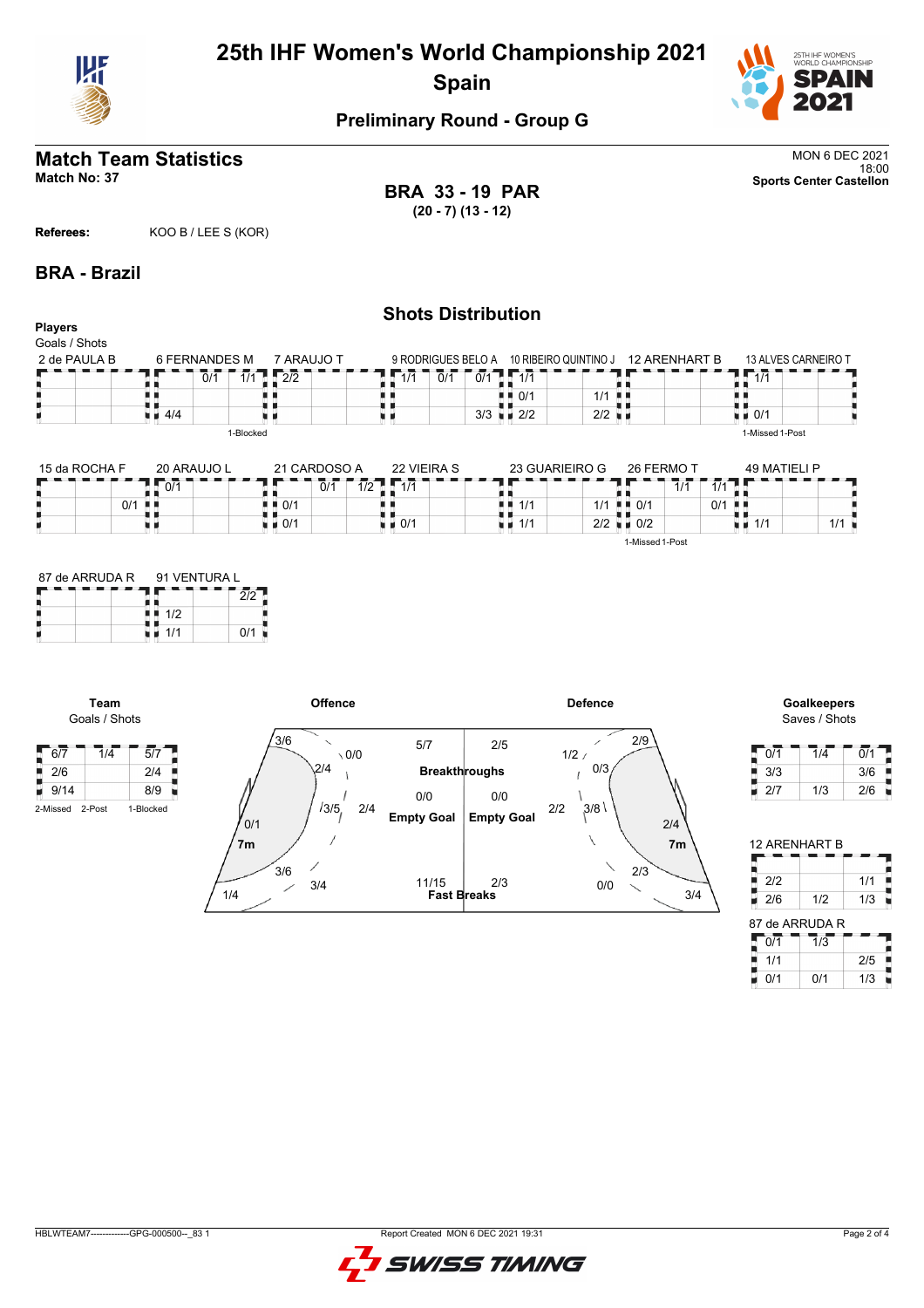



## **Preliminary Round - Group G**

### **Match Team Statistics** MON 6 DEC 2021

**BRA 33 - 19 PAR (20 - 7) (13 - 12)**

18:00 **Match No: 37 Sports Center Castellon**

# **Referees:** KOO B / LEE S (KOR)

|                 | <b>Players</b>        |       |      |      |      | <b>Shots</b> |                |           |           |    | <b>Offence</b> |           | <b>Defence</b> |              | <b>Penalties</b> |              |  | <b>TP</b> |
|-----------------|-----------------------|-------|------|------|------|--------------|----------------|-----------|-----------|----|----------------|-----------|----------------|--------------|------------------|--------------|--|-----------|
|                 | No.   Name            | G/S   | $\%$ | 6m   | Wing | 9m           | 7 <sub>m</sub> | <b>FB</b> | <b>BT</b> | EG | AS             | <b>TF</b> | <b>ST</b>      |              | <b>BS YC</b>     | 2Min   RC BC |  |           |
|                 | <b>ACOSTA Maria</b>   |       |      |      |      |              |                |           |           |    |                |           |                |              |                  |              |  | 16:43     |
|                 | 2 ACUNA Fatima        | 1/4   | 25   |      | 1/3  |              | 0/1            |           |           |    |                | 1         |                |              |                  |              |  | 32:30     |
|                 | 4   INSFRAN Fernanda  | 2/5   | 40   | 1/2  | 0/1  |              |                | 1/1       | 0/1       |    |                | 6         |                |              |                  |              |  | 23:43     |
|                 | 5   ROLON Kamila      | 2/4   | 50   | 0/1  | 1/2  |              |                | 1/1       |           |    | $\mathbf{1}$   | 3         |                |              |                  |              |  | 18:20     |
|                 | 6 FIORE Sabrina       | 2/5   | 40   | 0/2  |      |              | 2/3            |           |           |    | $\mathbf{1}$   | 1         |                |              |                  |              |  | 36:20     |
|                 | dos SANTOS Karina     |       |      |      |      |              |                |           |           |    |                | 1         |                | $\mathbf{1}$ |                  |              |  | 19:44     |
|                 | 8   FLEITAS Jessica   | 1/2   | 50   |      | 0/1  | 1/1          |                |           |           |    |                |           |                |              |                  |              |  | 20:29     |
|                 | 9 FARIA Marizza       | 1/3   | 33   | 0/2  |      | 1/1          |                |           |           |    | 2              | 3         |                |              |                  |              |  | 39:58     |
|                 | 10 GONZALEZ Gisela    | 2/2   | 100  | 2/2  |      |              |                |           |           |    |                |           |                |              |                  |              |  | 20:44     |
|                 | 11 LEIVA Delyne       | 2/4   | 50   | 1/1  | 1/2  | 0/1          |                |           |           |    | 3              |           | 2              |              |                  |              |  | 19:22     |
| 12 <sup>2</sup> | <b>OCAMPOS Fatima</b> |       |      |      |      |              |                |           |           |    | $\mathbf{1}$   |           |                |              |                  |              |  | 43:17     |
|                 | 13   VILLALBA Sofia   |       |      |      |      |              |                |           |           |    |                |           |                |              |                  |              |  | 17:53     |
| 14              | FERNANDEZ Maria       | 3/8   | 38   | 0/2  | 1/2  | 1/1          |                |           | 1/3       |    | 3              | 5         | 1              |              |                  | 1            |  | 49:02     |
| 19              | GIMENEZ Nathalie      |       |      |      |      |              |                |           |           |    |                |           |                |              |                  |              |  | 5:07      |
| 21              | <b>MISKINICH Ada</b>  |       |      |      |      |              |                |           |           |    |                |           |                |              |                  |              |  | 9:59      |
| 26              | l MENDOZA Jazmin      | 3/6   | 50   | 1/2  | 1/2  |              |                | 0/1       | 1/1       |    | 2              | 3         |                |              |                  |              |  | 46:49     |
|                 | Bench/Team            |       |      |      |      |              |                |           |           |    |                |           |                |              |                  |              |  |           |
|                 | <b>Totals</b>         | 19/43 | 44   | 5/14 | 5/13 | 3/4          | 2/4            | 2/3       | 2/5       |    | 13             | 24        | 4              | 1            |                  | 1            |  |           |

| <b>Goalkeepers</b> |                     | <b>Total Shots</b> |    | 6m Shots |    | <b>Wing Shots</b> |    | 9m Shots |    | 7m Shots |     | <b>Fast Breaks</b> |                      | <b>Breakthroughs</b> |    |
|--------------------|---------------------|--------------------|----|----------|----|-------------------|----|----------|----|----------|-----|--------------------|----------------------|----------------------|----|
| No                 | <b>Name</b>         | S/S                | %  | S/S      | %  | S/S               | %  | S/S      | %  | S/S      | %   | S/S                | %                    | S/S                  | %  |
|                    | <b>ACOSTA Maria</b> | 3/15               | 20 | 0/2      |    | 1/3               | 33 | 1/2      | 50 | 1/1      | 100 | 0/4                |                      | 0/3                  |    |
|                    | 12   OCAMPOS Fatima | 15/36              | 42 | 5/11     | 45 | 4/6               | 67 | 1/5      | 20 |          |     | 3/10               | 30                   | 2/4                  | 50 |
|                    | <b>Totals</b>       | 18/51              | 35 | 5/13     | 38 | 5/9               | 56 | 2/7      | 29 | 1/1      | 100 | 3/14               | $\Omega$<br><u>_</u> | 2/7                  | 29 |

| <b>Team Shots</b>      | Goals | <b>Saves</b> | <b>Missed</b> | Post | <b>Blocked</b> | <b>Total</b> | %  |
|------------------------|-------|--------------|---------------|------|----------------|--------------|----|
| 6m Shots               | 5     | 4            |               | 4    |                | 14           | 36 |
| <b>Wing Shots</b>      | 5     | 5            |               | 3    |                | 13           | 38 |
| 9m Shots               | 3     |              |               |      |                | 4            | 75 |
| 7m Shots               | ◠     |              |               |      | N/A            | 4            | 50 |
| <b>Fast Breaks</b>     | າ     |              |               |      |                | 3            | 67 |
| <b>Breakthroughs</b>   | 2     |              |               |      |                | 5            | 40 |
| <b>Empty Net Goals</b> |       | N/A          |               |      |                |              |    |
| <b>Totals</b>          | 19    | 12           | っ             | 10   |                | 43           | 44 |

**Number of Attacks:** 63, **Scoring Efficiency:** 30%